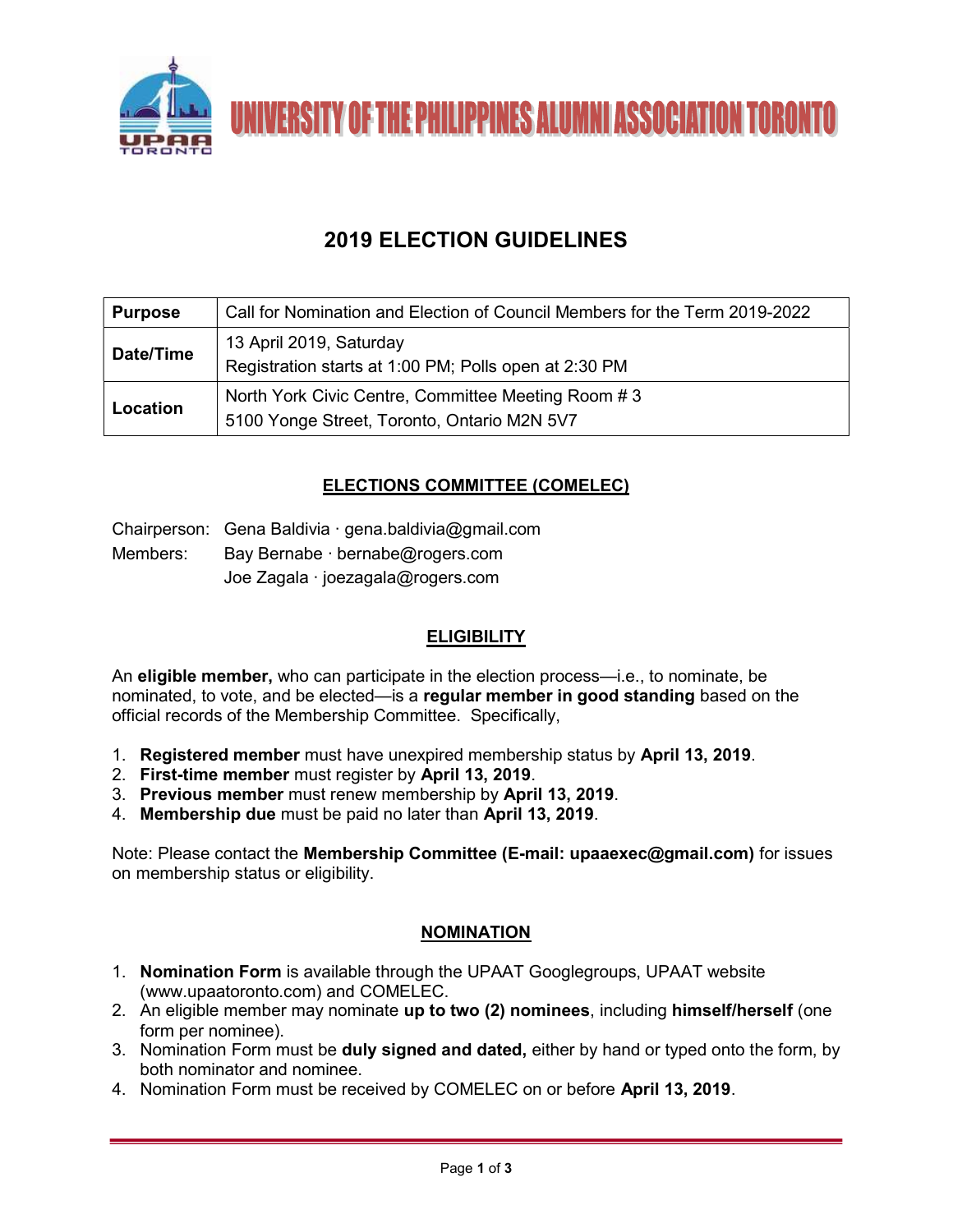

- 5. Deadline **may be extended** at COMELEC's discretion (e.g. there are less than 5 qualified nominees, technical glitches in disseminating information or any unforeseen event).
- 6. COMELEC and the Membership Committee will validate the Nomination Form.
- 7. COMELEC will distribute or announce the List of Candidates before the election.

Note: **Early submission** of nomination forms is highly recommended to minimize unnecessary delays.

### QUORUM

For the purpose of UPAAT 2019 Elections, attendance by at least 30 eligible members constitutes a quorum.

In conjunction with the Membership Committee, COMELEC will declare whether or not there is a quorum for the UPAAT Elections.

#### VOTING

- 1. A numbered official ballot is assigned to each eligible member at the Registration desk.
- 2. Any eligible member may vote for up to five (5) candidates listed on the Board.
- 3. If the number of candidates is five (5) or less, all candidates are automatically acclaimed.
- 4. On Election Day, April 13, 2019:
	- a. Registration starts at 1:00 PM and polling opens at 2:30 PM.
	- b. Membership Committee must assign a **ballot number** to each voter on the roster.
	- c. Prior to polling, COMELEC will hand out to each voter his/her numbered official ballot (plus his/her pre-assigned proxy ballot).
	- d. Ballots must be deposited at designated poll box marked "COMELEC" any time before the poll closes at 3:00 PM.
	- e. Voting shall be conducted by secret ballot.

Note: Time permitting, candidates will be given 1-2 minutes each to speak before the General Membership.

#### PROXY

- 1. Proxy Form is available through the UPAAT Googlegroups, UPAAT website (www.upaatoronto.com) and COMELEC.
- 2. Proxy voting is allowed, provided both proxy and designator are eligible members.
- 3. An eligible member can act as a proxy to only one (1) eligible voter.
- 4. Every Proxy counts as one (1) additional member in attendance.
- 5. Proxy Form must be **duly signed**, either by hand or typed onto the form, by both proxy and designator.